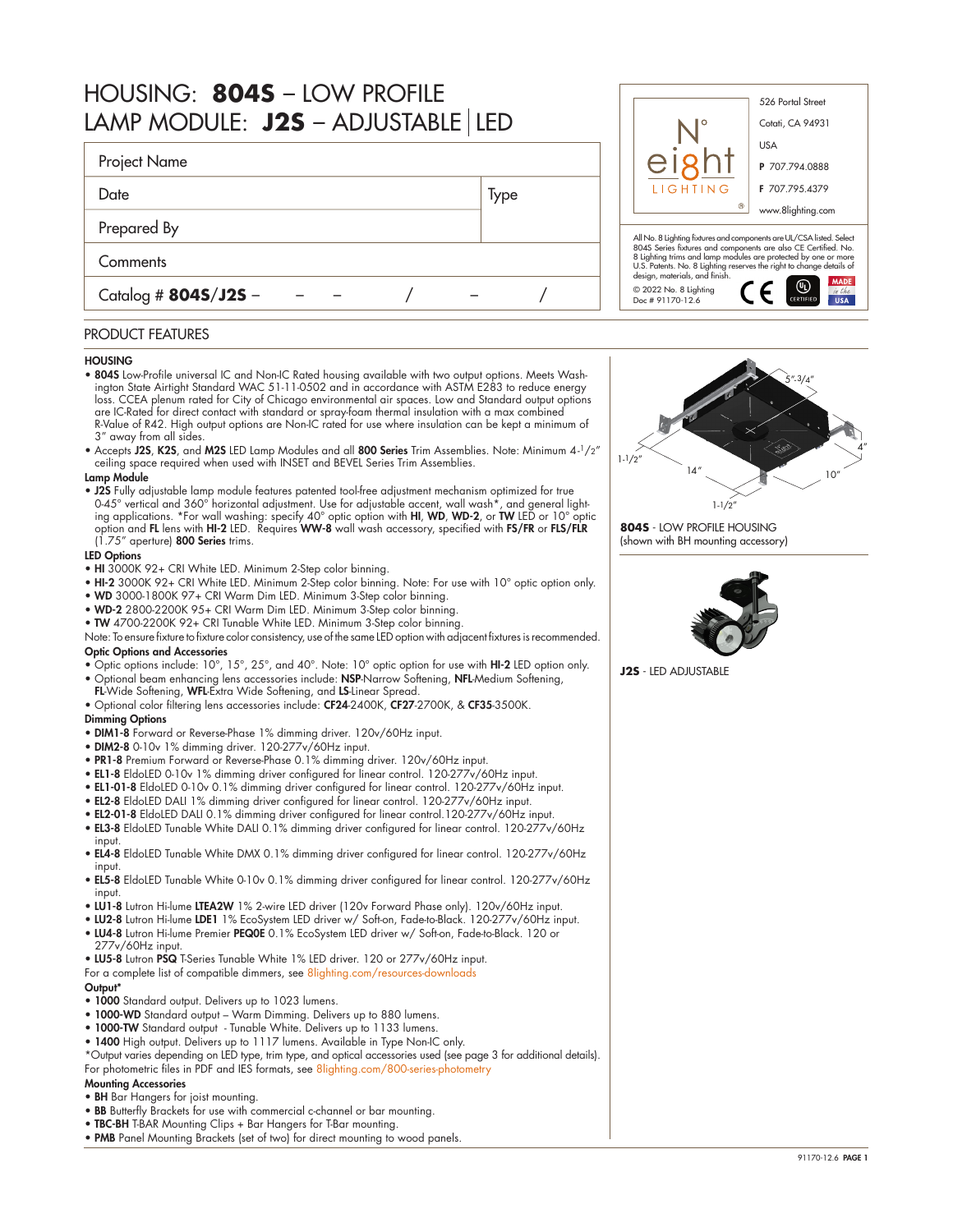



#### Optic Option and Accessory Notes

One field interchangeable optic option included standard. Up to two additional optical accessories can be accommodated.

#### Installation Notes

For low and standard output models, ambient temperatures in ceiling space should not exceed 40°C (104°F) during normal operation. For high output models and all<br>models with **LU1-8, LU2-8** or **LU5-8** dimming options, ambient temperatures should not exceed 25°C (77°F).

#### **Warranty**

All No. 8 Lighting products are by a 5-year limited warranty. For specific warranty details and limitations, see [8lighting.com/resources-downloads](https://8lighting.com/resources-downloads/)

JA8-2019 CA Title 24 Compliant.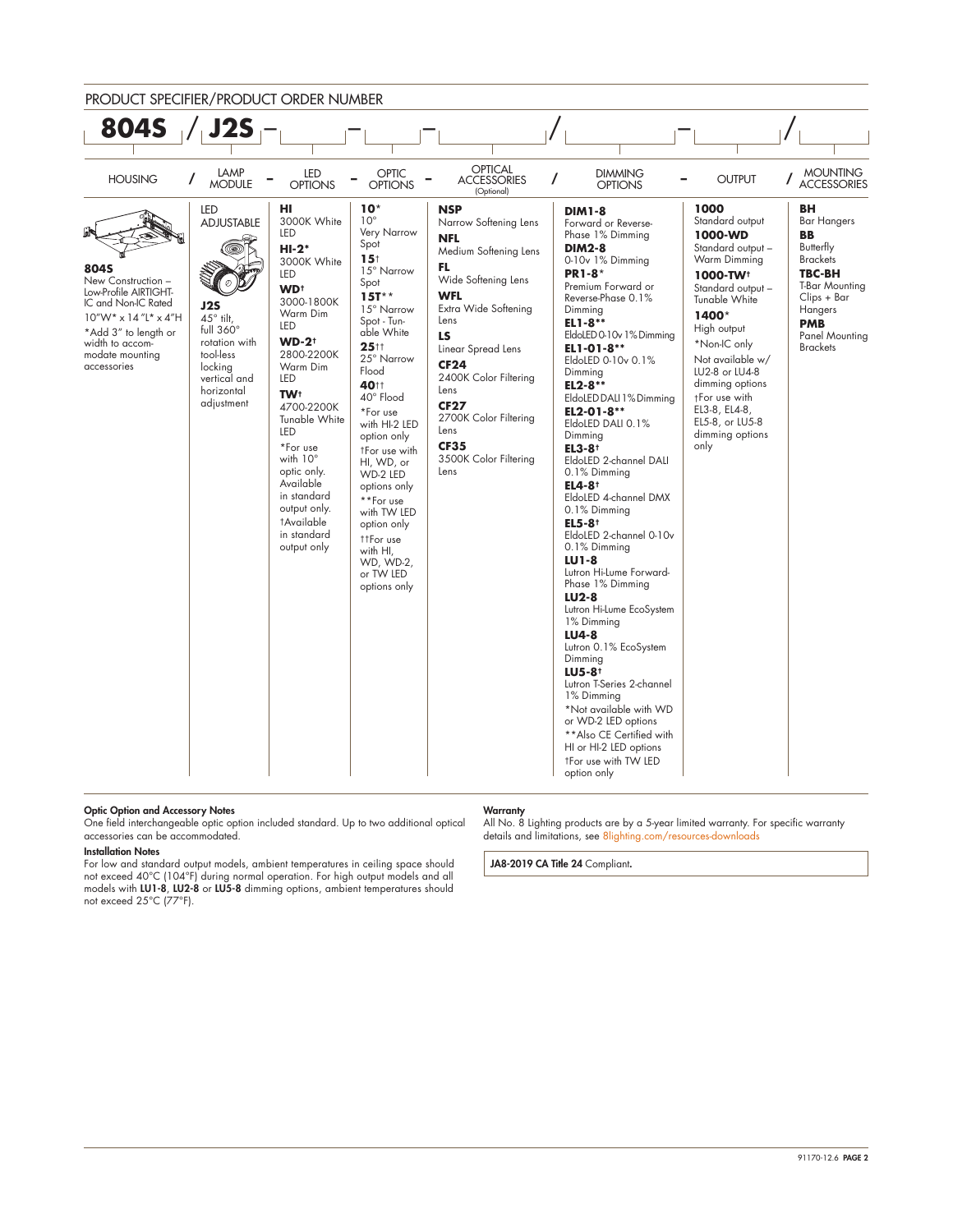# OPTICAL OPTIONS AND ACCESSORY PERFORMANCE SUMMARY

|                        | <b>BEAM ENHANCING LENS (OPTIONAL)*</b> |              |              |            |                        |  |  |  |  |
|------------------------|----------------------------------------|--------------|--------------|------------|------------------------|--|--|--|--|
| <b>OPTICAL OPTIONS</b> | $+$ NSP                                | $+$ NFL      | $+$ FL       | $+ WFL$    | $+LS$                  |  |  |  |  |
| 10° Very Narrow Spot   | $14^{\circ}$                           | $27^\circ$   | $46^{\circ}$ | $71^\circ$ | $14 \times 52^{\circ}$ |  |  |  |  |
| 15° Spot               | $20^{\circ}$                           | $27^\circ$   | $42^{\circ}$ | $61^\circ$ | $19 \times 47^\circ$   |  |  |  |  |
| 25° Narrow Flood       | $27^\circ$                             | $34^\circ$   | $47^\circ$   | $67^\circ$ | $26 \times 52^{\circ}$ |  |  |  |  |
| 40° Flood              | $41^{\circ}$                           | $42^{\circ}$ | $56^{\circ}$ | $68^\circ$ | $36 \times 57^\circ$   |  |  |  |  |
| Lumen Multiplier       | 0.93                                   | 0.87         | 0.88         | 0.82       | 0.89                   |  |  |  |  |

\*Beam enhancing lens used in combination with 10°, 15°, 20°, 25°, or 40° optic to achieve desired beam spread

# 804S/J2S PERFORMANCE SUMMARY

| <b>LED</b> | Output  | <b>CCT</b>                       | Delivered               | Wattage LPW | System Delivered | R1 | R2 | R3 |    |    | R4 R5 R6 R7 |    | R8 |    | <b>R9 R10 R11</b> |    |    | R12 R13 R14 |        |
|------------|---------|----------------------------------|-------------------------|-------------|------------------|----|----|----|----|----|-------------|----|----|----|-------------------|----|----|-------------|--------|
| $HI-2$     | 1000    | 3000                             | 93+ 1009-1023 14.0      |             | 72-73            | 94 | 97 | 99 | 94 | 94 | 94          | 92 | 83 | 63 | 92                | 95 | 83 | 9.5         | - 99   |
| HI         | 1000    | 3000                             | $92 + 715 - 950$        | 15          | 48-63            | 93 | 97 | 99 | 93 | 93 | 97          | 91 | 81 | 57 | 92                | 94 | 85 |             | 94 99  |
| HI         | 1400    | 3000                             | 92+ 803-1117 20.5 39-55 |             |                  | 92 | 97 | 99 | 92 | 92 | 96          | 91 | 79 | 54 | 92                | 93 | 84 |             | 94 100 |
| <b>WD</b>  |         | 1000-WD 3000-1800* 97+           | 603-881                 |             | 14.3 42-62       | 99 | 99 | 96 | 99 | 99 | 97          | 98 | 96 | 91 | 97                | 97 | 82 | 100         | - 97   |
| $WD-2$     | 1000-WD | 2800-2200* 95+                   | 585-855                 | 14.3        | 41-60            | 98 | 97 | 96 | 96 | 99 | 93          | 90 | 86 | 74 | 96                | 96 | 87 | 99          | - 99   |
| <b>TW</b>  |         | 1000-TW 4700-2200* 92+ 714 -1133 |                         | 14.6        | 49-78            | 95 | 96 | 95 | 94 | 93 | 92          | 96 | 90 | 75 | 88                | 93 | 70 | 9.5         | - 96   |

\*Performance summary for WD LED at 3000K CCT, for WD-2 LED at 2800K CCT, and TW LED at 4000K CCT.